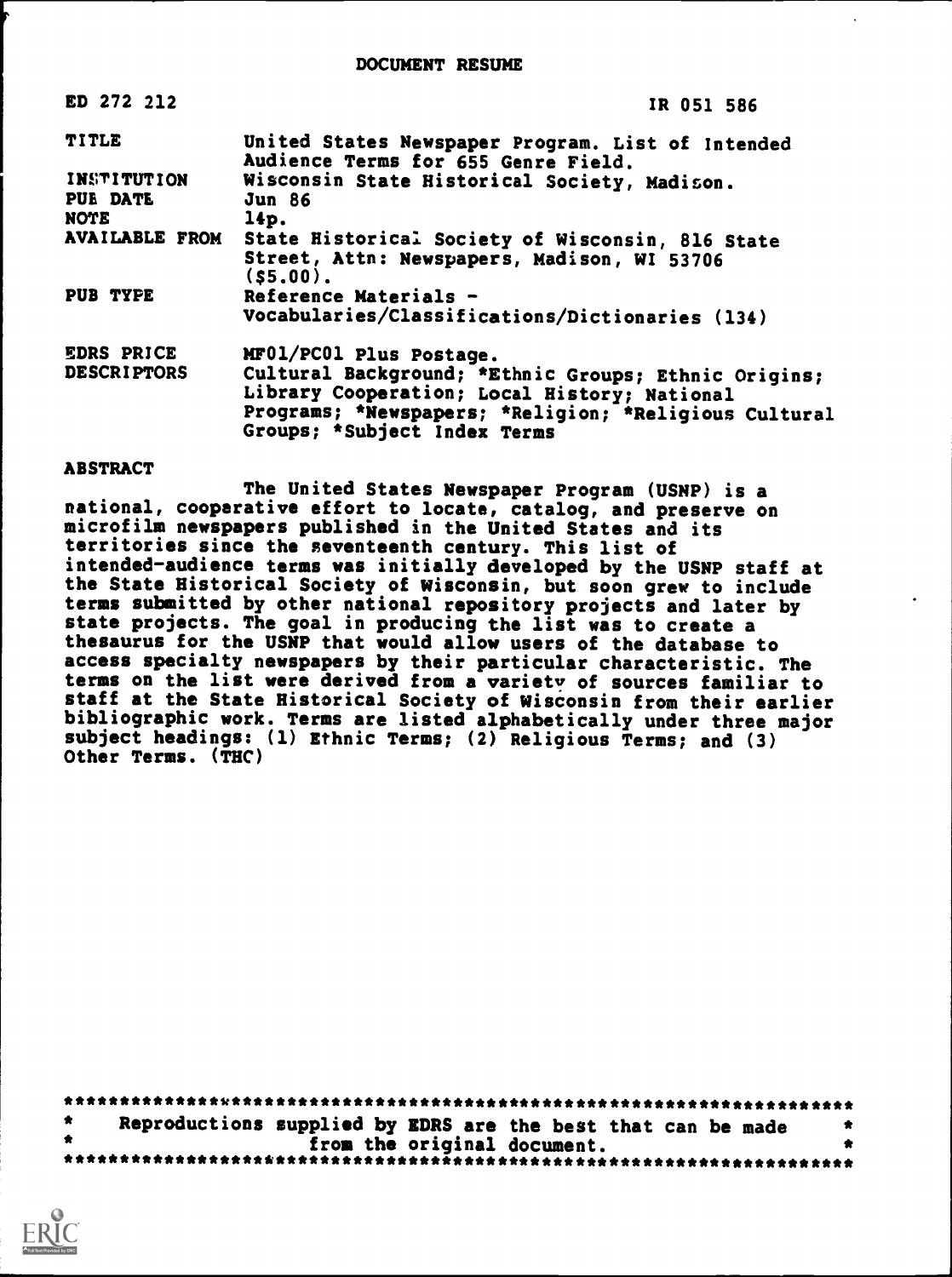U E DEPARTMENT OF EDUCATION Office of Educational Ras.arch and improvement

EDUCATIONAL RESOURCES INFORMATION<br>CENTER (ERIC)

CENTER (ERIC)<br>CENTER (ERIC)<br>CENTER (ERIC)<br>CENTER (ERIC)<br>CHING THE PERIC MOVIES IN THE PERIC MOVIES IN THE PERIC OF ORDINATION<br>Of Minor changes have been made to improve<br>D. Minor changes have been made to improve

Minor changes have been made to improve Nreproduction Quality

United States Newspaper Program

List of Intended Audience Terms

for 655 Genre Field

Madison, Wisconsin

State Historical Society of Wisconsin

June, 1986

"PERMISSION TO REPRODUCE THIS MATERIAL HAS BEEN GRANTED BY

dimes P. Danky

٠

TO THE EDUCATIONAL RESOURCES INFORMATION CENTER (ERIC)."

IR051584 ER

Contract Points of view or opinions stated in this document of view or opinions stated in this document do not neressarily represent official experiment do not neressarily represent official.

s

 $\mathbf{r}$ 

 $\bullet$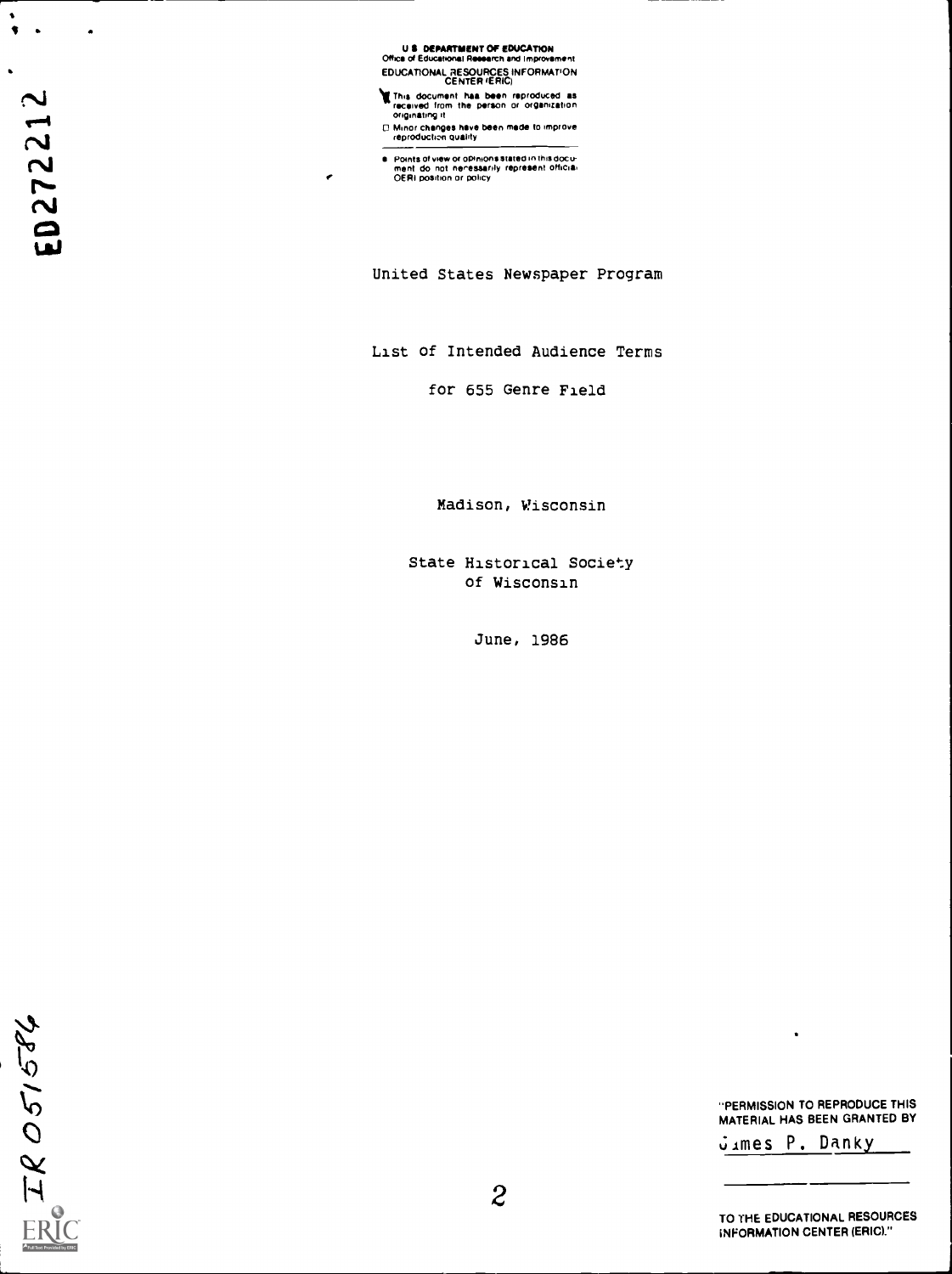## Library of Congress Cataloging in Publication Data

.  $\mathbf{r}$ 

Alternative Cataloging in Publication Data

United States Newspaper Program: list of intended audience terms for 655 genre field. Madison, WI: State Historical Society of Wisconsin, 1986.

"List...initially developed by the United States States Newspaper Program Staff at the State Historical Society of Wisconsin but soon grew to include terms submitted by other national repository programs and later by state projects."

CONTENTS: Ethnic terms. -Religious terms. -Other terms.

1.Subject headings--Newspapers--United States. 2. Subject headings--Ethnic groups--United States. 3.Subject headings--Religions. 4.Subject headings--United States- - Religion. 5.United States Newspaper Program. I.State Historical Society of Wisconsin. II.Title: Intended audience terms for 655 genre field. III. Title: Audience terms for 655 genre field. 1V. Title: 655 genre field audience terms.

025.33'071

Also available as ERIC Report ED

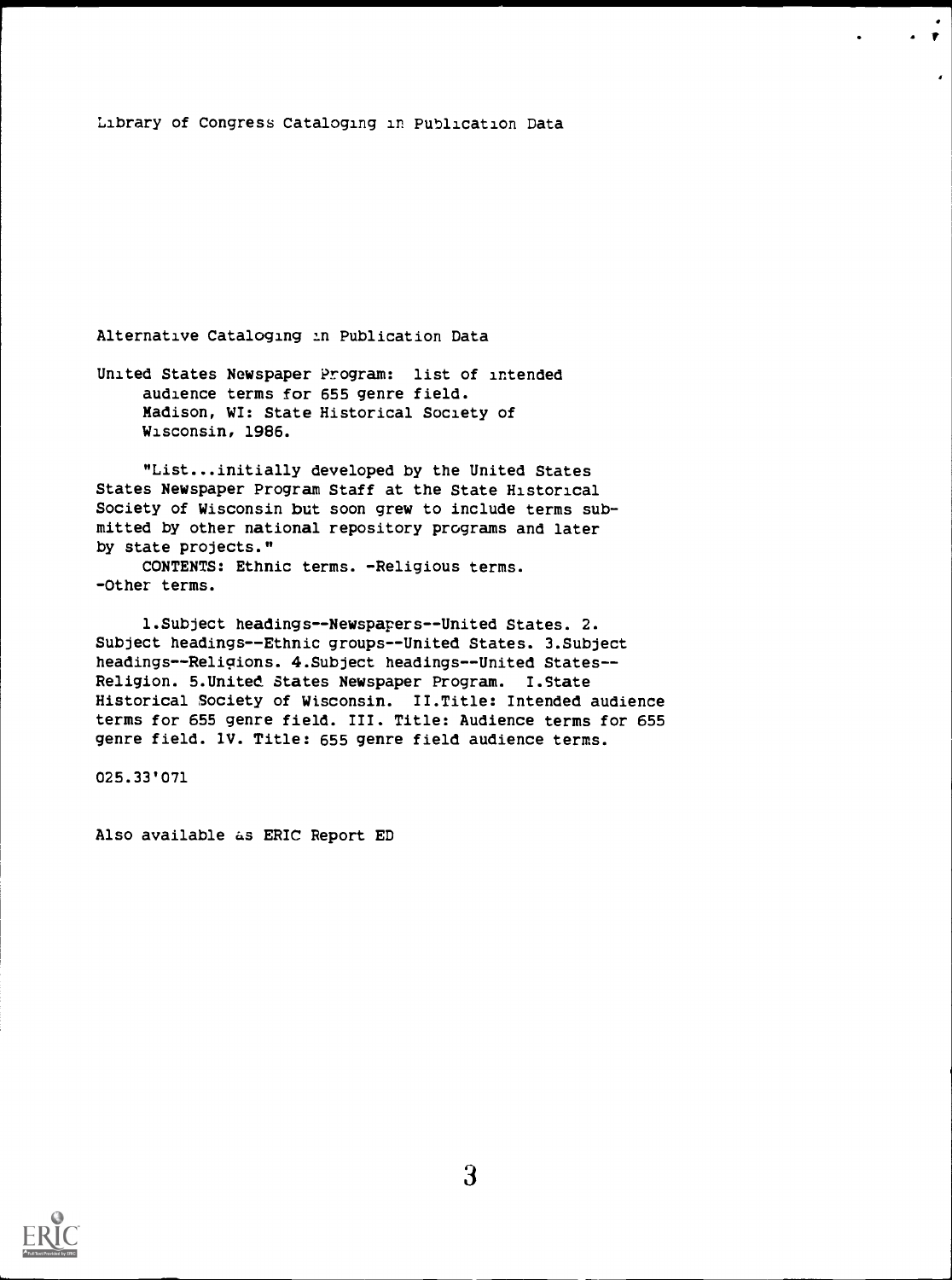The United States Newspaper Program is a national, cooperative effort to locate, catalog, and preserve on microfilm newspapers published in the United States and its territories since the seventeenth century. Funded by the National Endowment for the Humanities, and managed jointly by the Endowment and the Library of Congress, the program is carried out by projects in each state and territory, and within selected individual institutions.

The List of Intended-Audience Terms was initially developed by the United States Newspapers Program staff at the State Historical Society of Wisconsin but soon grew to include terms submitted by other national repository projects and later by state projects. The goal in producing the List was to create a thesaures for the USNP that would allow users of the data base to access speciality newspapers by their particular characteristic, for example to locate all newspapers produced by and for the Greenback Party.

The terms on the List were derived from a variety of sources familiar to staff at the State Historical Society of Wisconsin from their earlier bibliographic work. For example in producing the subject indexes to Women's Periodicals and Newspapers from the 18th Century to 1981: a union list of holdi. Js of Madison, Wisconsin Libraries (Boston, G.K. Hall, 1982) and Native American Periodicals and Newspapers, 1828-1982: bibliography, publishing record, and holdings (Westport, Connecticut, Greenwood Press, 1984) the staff contacted Sanford Berman of the Hennepin County Library for advice. Berman was selected because of his expertise in providing direct and intelligible subject access to all types of library materials and he identified both appropriate, existing headings in the Hennepin County system as well as aiding in the development of new headings.

Some of the descriptors differ from those found in Library of Congress Subject Headings, 9th edition. For example, LCSH employs BLACK and BLACKS to denote African-descended people outside the U.S. and uses AFRO-AMERICAN and AFRO-AMERICANS to represent U.S. Blacks. The Intended-Audience List uses the term Black to denote U.S. Blacks. Other examples of differences include CHICANO, INUIT, and METIS. Among the six national repositories selected to be the initial participants in the U.S. Newspapers Program, the State Historical Society of Wisconsin was the logical choice to develop the Intended-Audience List for the U.S.N.P. This was based on the Society having completed the two major bibliographic works cited above as well as having done smaller projects on blacks, Asian Americans, and Hispanic Americans.



4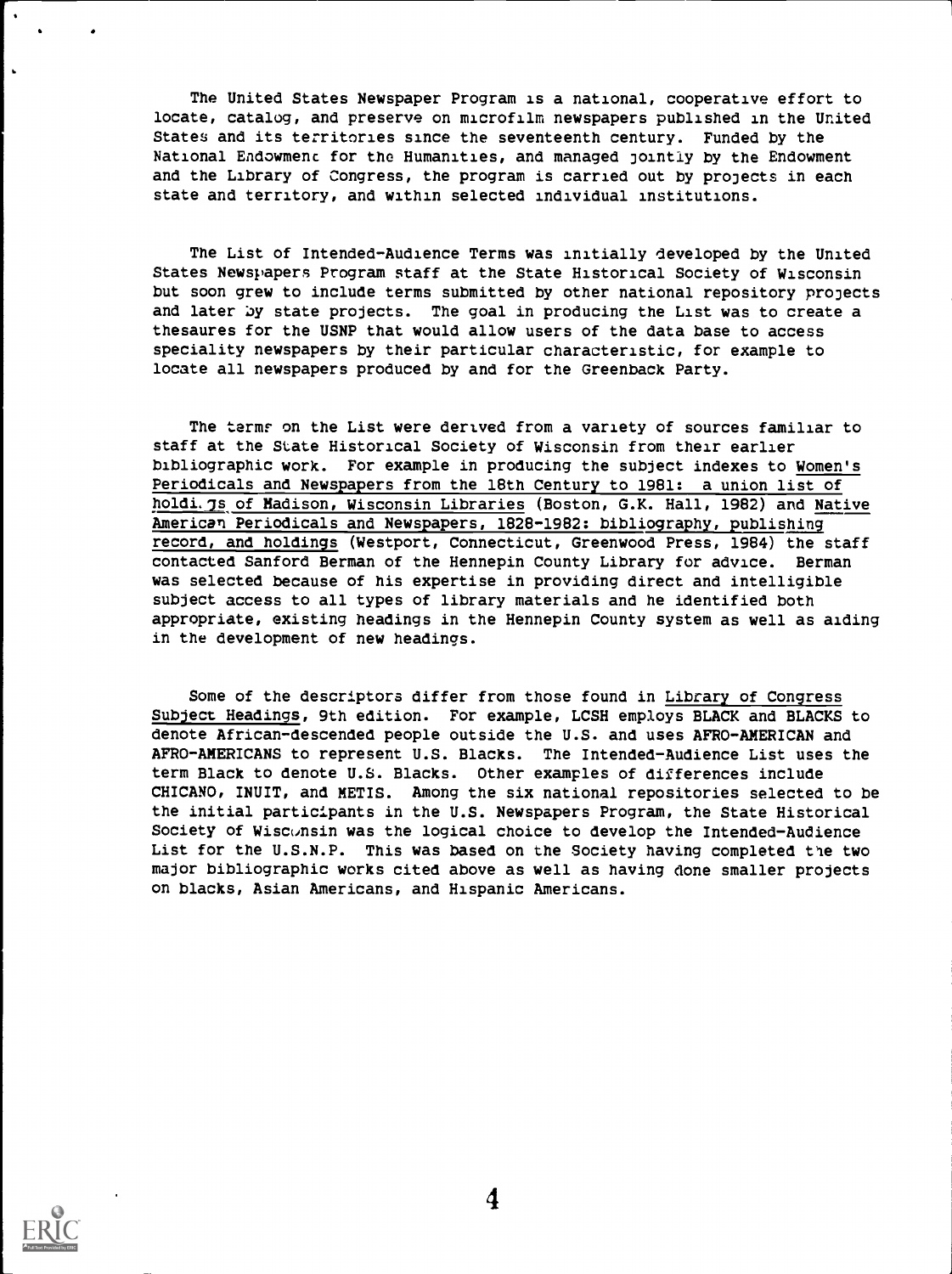In developing the List several groups of entries were added from standard sources. Fcr example many participants in the USNP were aware of a large number of religious newspapers in their collections and concern was expressed early on for including names of specific groups. Thus we added the names of U.S. religious bodies as found in the Yearbook of American and Canadian Churches (Nashville, Tennessee: Abingdon Press, 1982). Other terms were derived from the Hennepin County Library authority file. Ethnic entries were checked against and supplemented by The Harvard Encyclopedia of American Ethnic Groups (Cambridge, Mass., The Belknap Press, 1980). Many of the terms related to established political parties or foreign countries do not vary significantly from similar terms in the Library of Congress Subject Headings, 9th edition, though those for some ethnic groups do.

The U.S. Newspapers Program participants offered significant additional terms, terms that could not have been generated by any single project. For example, the Kansas State Historical Society staff encountered many Free Silver newspapers held in their collections and added this term and many others from the numerous political movement; that swept the Plains in the nineteenth century.

Additions and corrections may be made to the list by contacting James P. Danky at (608) 262-9584 or by writing

> The State Historical Society of W-sconsin 816 State Street Madison, WI 53706-1482

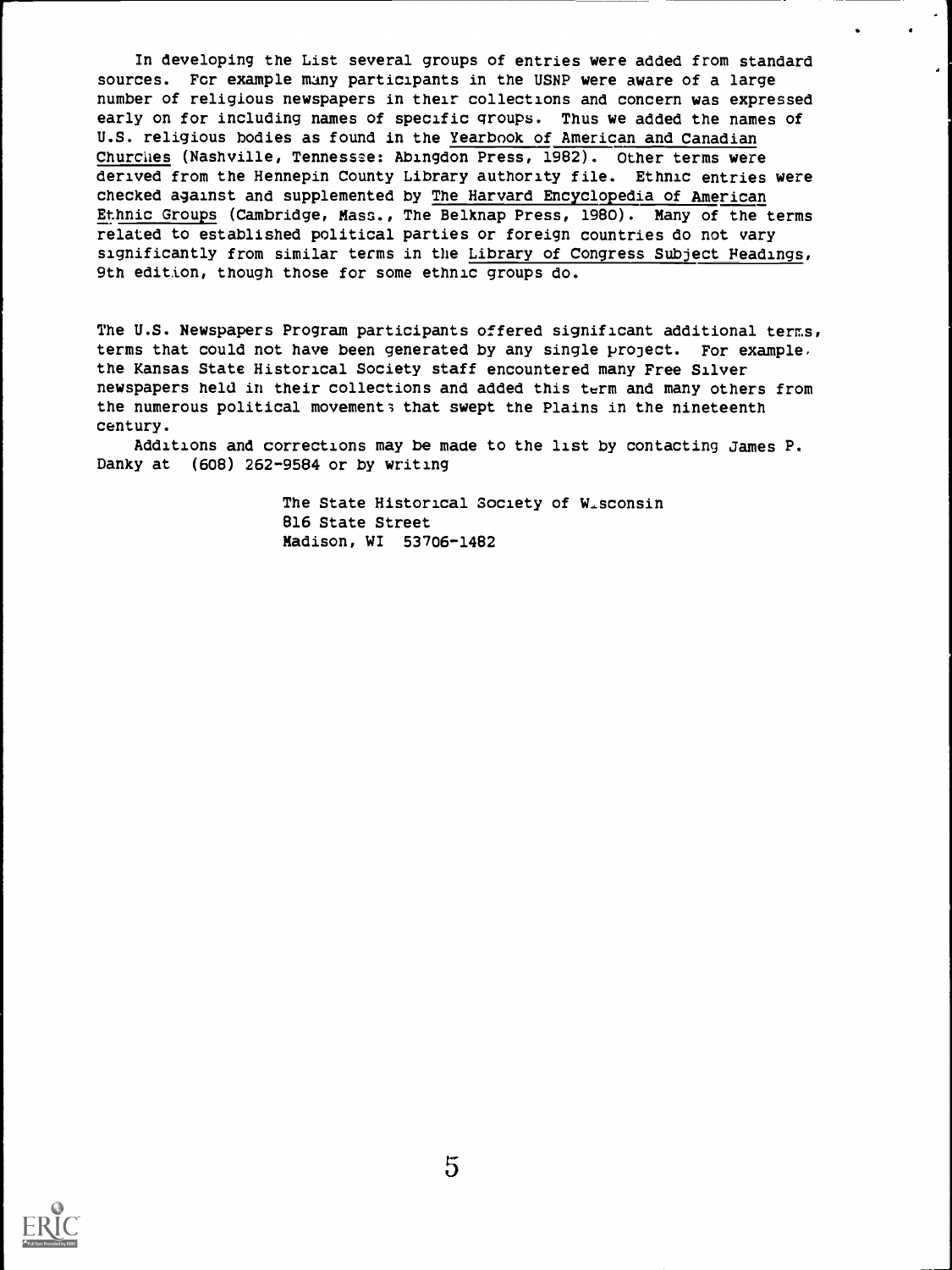ETHNIC TERMS

ACADIAN see CAJUN AFGHAN AFRICAN see also specific nationalities, e.g. NIGERIAN AFRIKANER AFRO-AMERICAN see BLACK ALBANIAN ALEUTS ALGERIAN ALSATIANS AMERICAN INDIAN see NATIVE AMERICAN ANGLO-SOUTH AFRICAN ARABIC Use for newspapers addressed to the Arab community at large. See also names of specific Arabic nationalities for those addressed to specific groups ARGENTINIAN see also HISPANIC ARMENIAN ASIAN Use for newspapers addressed to the Asian community at large. see also the names of specific Asian nationalities for those addressed to specific groups ASSYRIAN AUSTRALIAN AUSTRIAN AZERBAIJANI BALTIC see ESTONIAN; LATVIAN; LITHUANIAN BANGLADESH **BASQUE** BELGIAN (non-Flemish) Use only for non-Flemish Belgian groups. For Beigian-Flemish groups see FLEMISH. BELORUSSIAN Use for publications specifically addressed to the Belorussian ethnic community. See RUSSIAN for the eddressed to the Russian community as a whole. BLACK BLACK SOUTH AFRICAN see SOUTH AFRICAN BOER see AFRIKANER BOHEMIAN see also CZECHOSLOVAK BOLIVIAN see also HISPANIC BOSNIAN MUSLIM see also MUSLIM BRAZILIAN see also HISPANIC BRITISH see also ENGLISH, WELSH, CORNISH, MANX, SCOTTISH BULGARIAN BURMESE BYELORUSSIAN see BELORUSSIAN CAJUN CAMBODIAN see KAMPUCHEAN CANADIAN see also FRENCH-CANADIAN; METIS CAPE VERDEAN CARPATHO-RUTHENIAN see also UKRANIAN



 $\bullet$  $\bullet$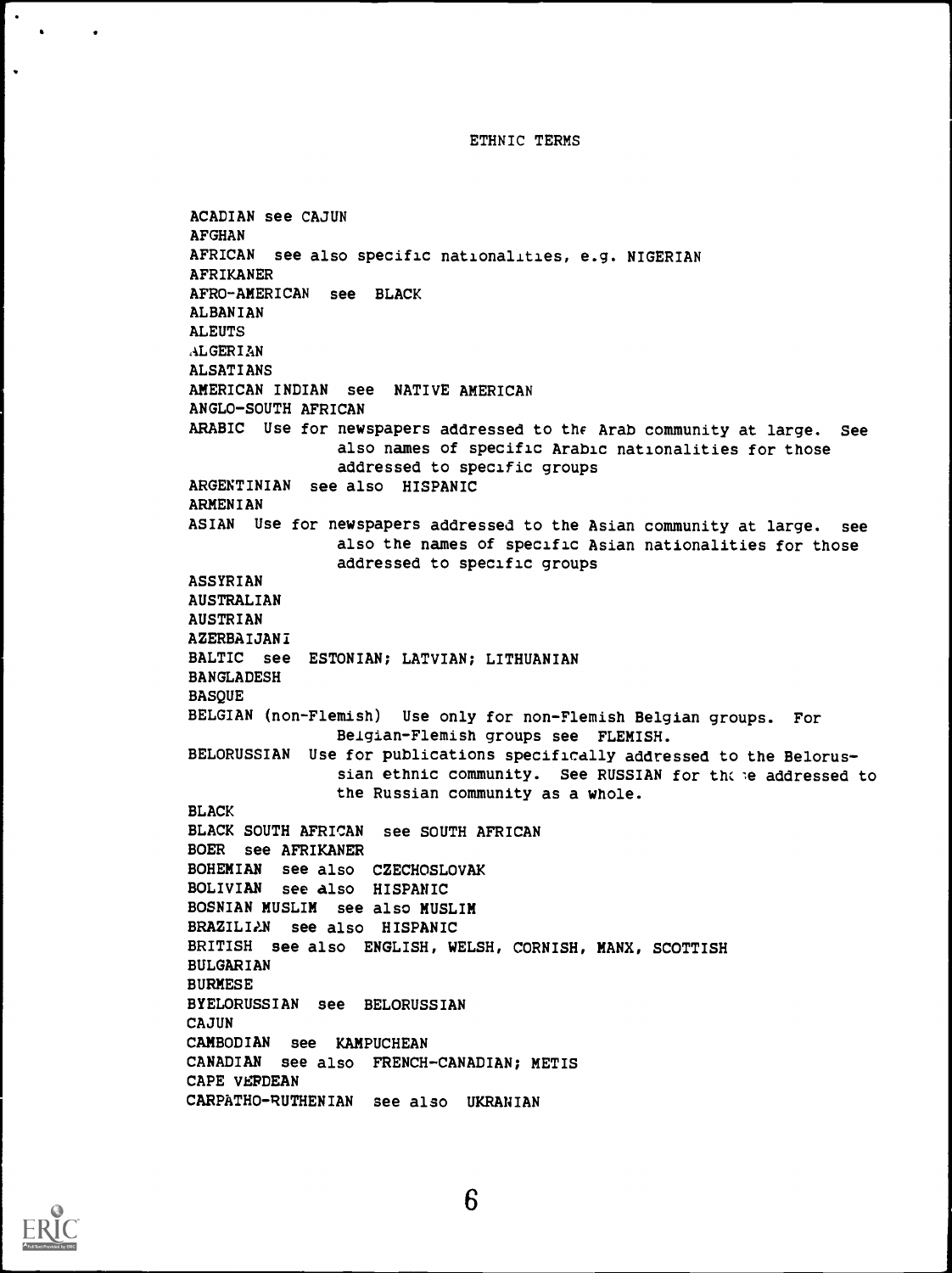CENTRAL and SOUTH AMERICANS see specific nationalities; e.g. PERU CHICANO see also HISPANIC CHILEAN see also HISPANIC CHINESE see also TAIWANESE COLOMBIAN see also HISPANIC CORNISH see also BRITISH COSSACKS COSTA RICAN see also HISPANIC CROATIAN CUBAN see also HISPANIC CZECHOSLOVAK DAHOMEY DANISH DOMINICAN DOUKHOBOR DUTCH EAST INDIAN see also HINDU ECUADORIAN see also HISPANIC EGYPTIAN see also ARABIC EL SALVADORAN see also HISPANIC ENGLISH see also BRITISH ERITREAN ESKIMO see INUIT ESTONIAN ETHIOPIAN see also ERITREAN FILIPINO FINNISH FLEMISH FRENCH FRENCH-CANADIAN see also CANADIAN FRISIAN GEORGIAN GERMAN see also PENNSYLVANIA DUTCH GERMAN-RUSSIAN GHANAIAN GREEK GUATEMALAN see also HISPANIC GYPSY see ROMANI HAITIAN HAWAIIAN HEBREW see JEWISH HINDU HISPANIC see also specific nationalities, e.g. GUATEMALAN, NICARAGUAN, MEXICAN, etc. HMONG HONDURAN see also HISPANIC HUNGARIAN ICELANDIC see also SCANDINAVIAN INDIAN, AMERICAN see NATIVE AMERICAN INDIAN, EAST see EAST INDIAN INDIAN, WEST see WEST INDIAN

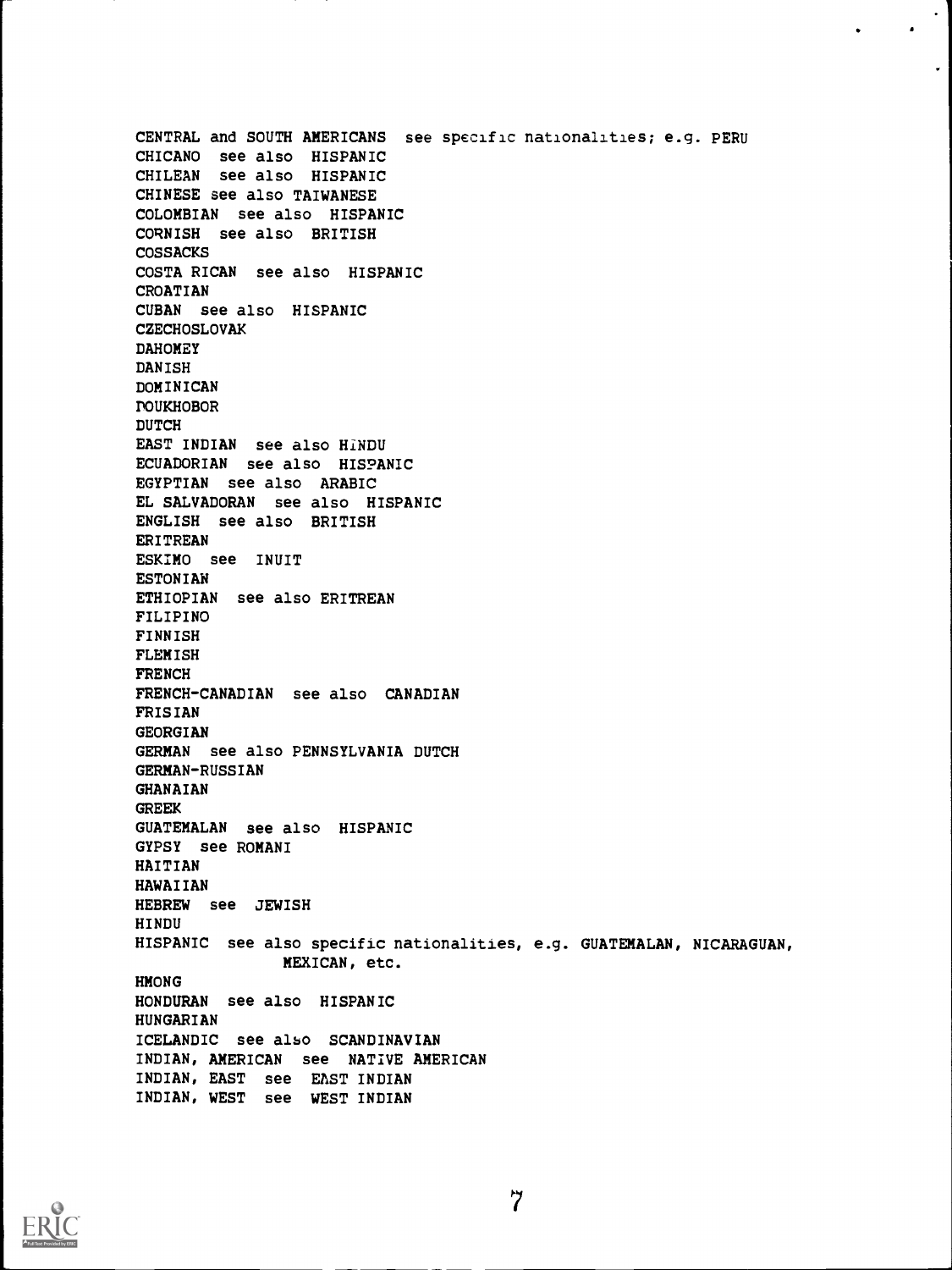INDOCHINESE Use for newspapers addressed to the Indochinese community at large. See also names of specific Indochinese nationalities for those addressed to specific groups. INDONESIAN INUIT IRANIAN IRAQI IRISH ISRAELI ITALIAN JAMAICAN see also WEST INDIAN JAPANESE JEWISH see also ISRAELI JORDANIAN see also ARABIC KALMYKS KAMPUCHEAN KOREAN KURDISH LAOTIAN LATINO see HISPANIC LATVIAN LEBANESE see also ARABIC LETTISH see LATVIAN LIBERIAN LIBYAN LITHUANIAN LUSTIAN SORBS see SORBS LUXEMBOURG MACEDONIAN MALTESE MANX see also BRITISH METIS MEXICAN see also HISPANIC MEXICAN AMERICAN see CHICANO MOLOKANE MOROCCAN see also ARABIC MULTI-ETHNIC To b' used when a newspaper applies to all ethnic groups. Do not use if addressed to two or more specific groups, e.g. to the Puerto Ricans and Cubans. NATIVE AMERICAN see also INUIT NEGRO sez BLACK NEW ZEALAND NICARAGUAN see also HISPANIC NIGERIAN NORWEGIAN see also SCANDINAVIAN ORIENTAL see ASIAN PACIFIC ISLANDER PAKISTANI PALESTINIAN see also ARABIC PANAMANIAN see also HISPANIC PARAGUAYAN see also HISPANIC PENNSYLVANIA DUTCH PENNSYLVANIA GERMAN see PENNSYLVANIA DUTCH



 $\bullet$  $\Delta$ 

 $\bullet$ 

 $\ddot{\phantom{0}}$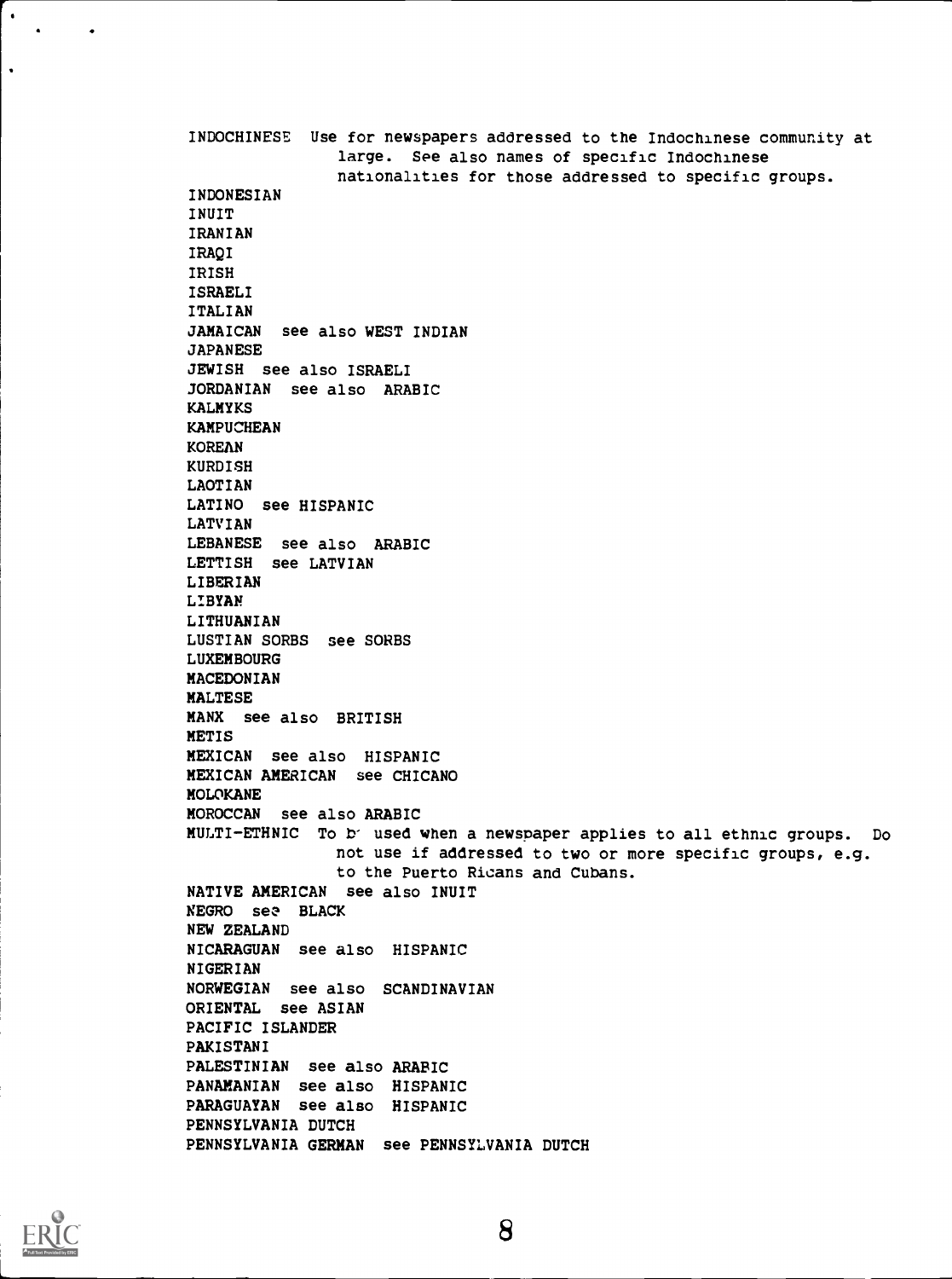PERUVIAN see also HISPANIC PHILIPINO see FILIPINO PILIPINO see FILIPINO POLISH PORT'JGUESE PUERTO RICAN see also HISPANIC ROMANI ROMANIAN ROMANY see GYPSY RUSSIAN SALVADORAN see EL SALVADORAN SCANDINAVIAN see also spetific nationalities, e.g. SWEDISH SCOTCH-IRISH SCOTTISH see also BRITISH SERBIAN SIAMESE see THAI SILESIAN SLOVAKIAN SLOVENIAN SORB SOUTH AFRICAN SOUTH AFRICAN-AFRIKANER see AFRIKANER SOUTH AFRICAN-ENGLISH see ANGLO-SAXON SPANISH use only for people of Spanish descent **SUDANESE** SWEDISH see also SCANDINAVIAN SWISS SYRIAN TAIWANESE TARTAR THAI TRANSYLVANIAN SAXONS TUNISIAN see also ARABIC TURKISH TURKISTANI UGANDAN UKRAINIAN URUGUAYAN see also HISPANIC VENEZUELAN see also HISPANIC VIETNAMESE WELSH see also BRITISH WEND see SORBS WEST INDIAN see also JAMAICAN YIDDISH see JEWISH YUGOSLAVIAN see CROATIAN, SERBIAN, SLOVENE

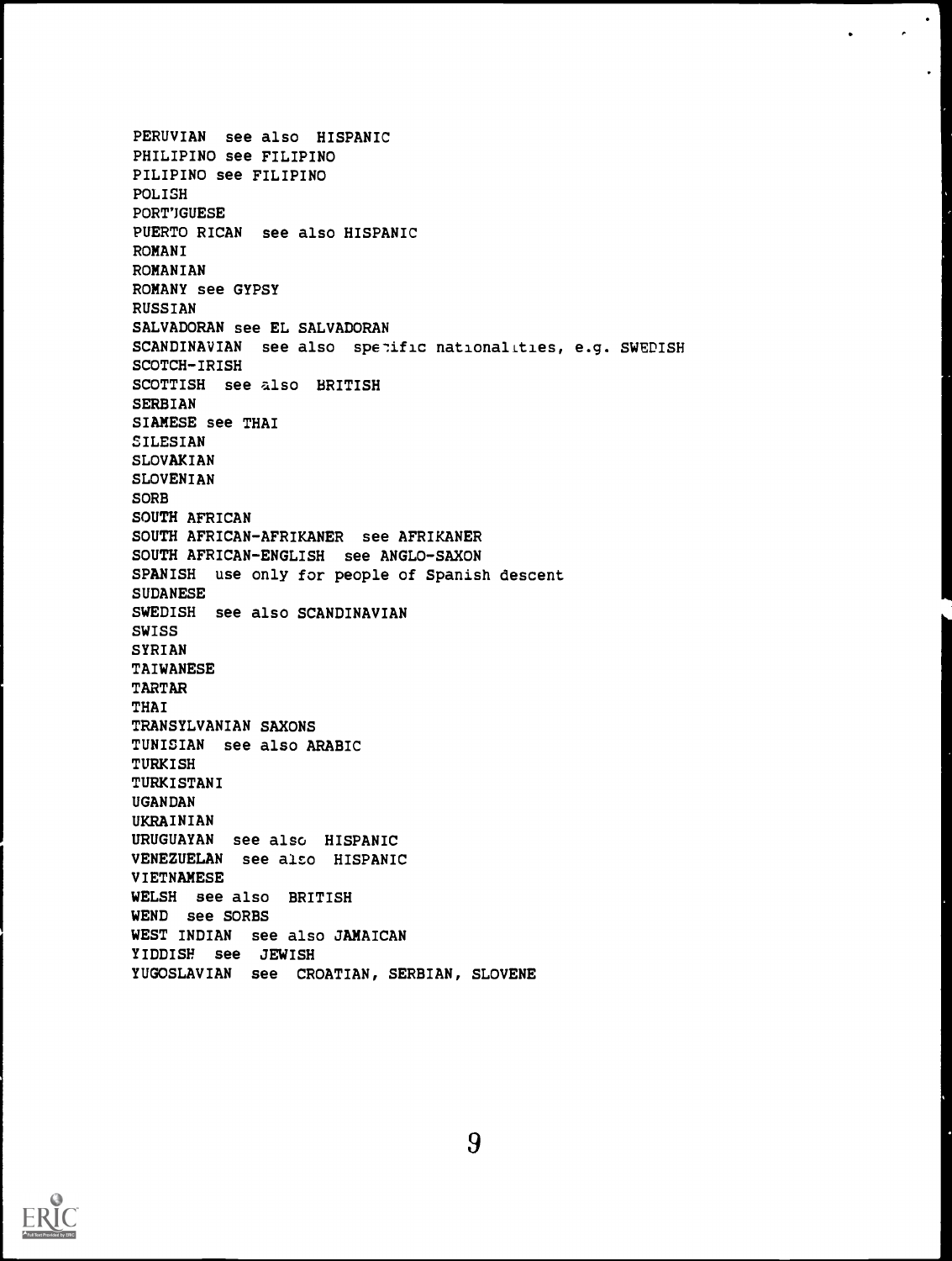RELIGIOUS TERMS

ADVENT CHRISTIAN ADVENTIST AFRICAN METHODIST EPISCOPAL AMANA AMERICAN CARPATH3-RUSSIAN ORTHODOX GREEK AMERICAN EVANGELICAL CHRISTIAN AMERICAN LUTHERAN CHURCH AMISH ANGLICAN see also PROTESTANT EPISCOPAL ANGLICAN ORTHODOX ANTI-CATHOLIC see also ANTI-RELIGIOUS ANTI-CLEFICAL see ANTI-RELIGIOUS ANTI-RELIGIOUS APOSTOLIC CHRISTIAN CHURCHES OF AMERICA APOSTOLIC LUTHERAN CHURCH OF AMERICA APOSTOLIC OVERCOMING HOLY CHURCH OF GOD ARMENIAN APOSTOLIC CHURCH OF AMERICA ARMENIAN CHURCH OF AMERICA ARMENIAN ORTHODOX CHURCH ASSEMBLIES OF GOD ASSOCIATE REFORMED PRESBYTERIAN BAHAI FAITH BAPTIST GENERAL CONFERENCE BAPTIST MISSIONARY ASSOCIATION OF AMERICA BAPTIST'S FREE WILL see FREE WILL BAPTISTS BETHEL MINISTERIAL ASSOCIATION BIBLE CHURCH OF CHRIST BIBLE PROTESTANT CHURCH BIBLE WAY CHURCH OF OUR LORD JESUS CHRIST WORLD WIDE, INC. BRETHREN IN CHRIST CHURCH BUDDHIST BULGARIAN EASTERN ORTHODOX CATHOLIC see ROMAN CATHOLIC CHRISTADELPHIANS CHRISTIAN AND MISSIONARY ALLIANCE CHRISTIAN CHURCH (DISCIPLES OF CHRIST) CHRISTIAN CHURCHES AND CHURCHES OF CHRIST CHRISTIAN METHODIST EPISCOPAL CHRISTIAN SCIENTIST CHURCH OF CHRIST, SCIENTIST see CHRISTIAN SCIENTIST CHURCH OF GOD CHURCH OF GOD IN CHRIST CHURCH OF GOD OF PROPHESY CHURCH OF JESUS CHRIST OF THE LATTER DAY SAINTS see MORMON CHURCH OF THE BRETHREN CHURCHES OF CHRIST CONGREGATIONALIST see UNITED CHURCH OF CHRIST

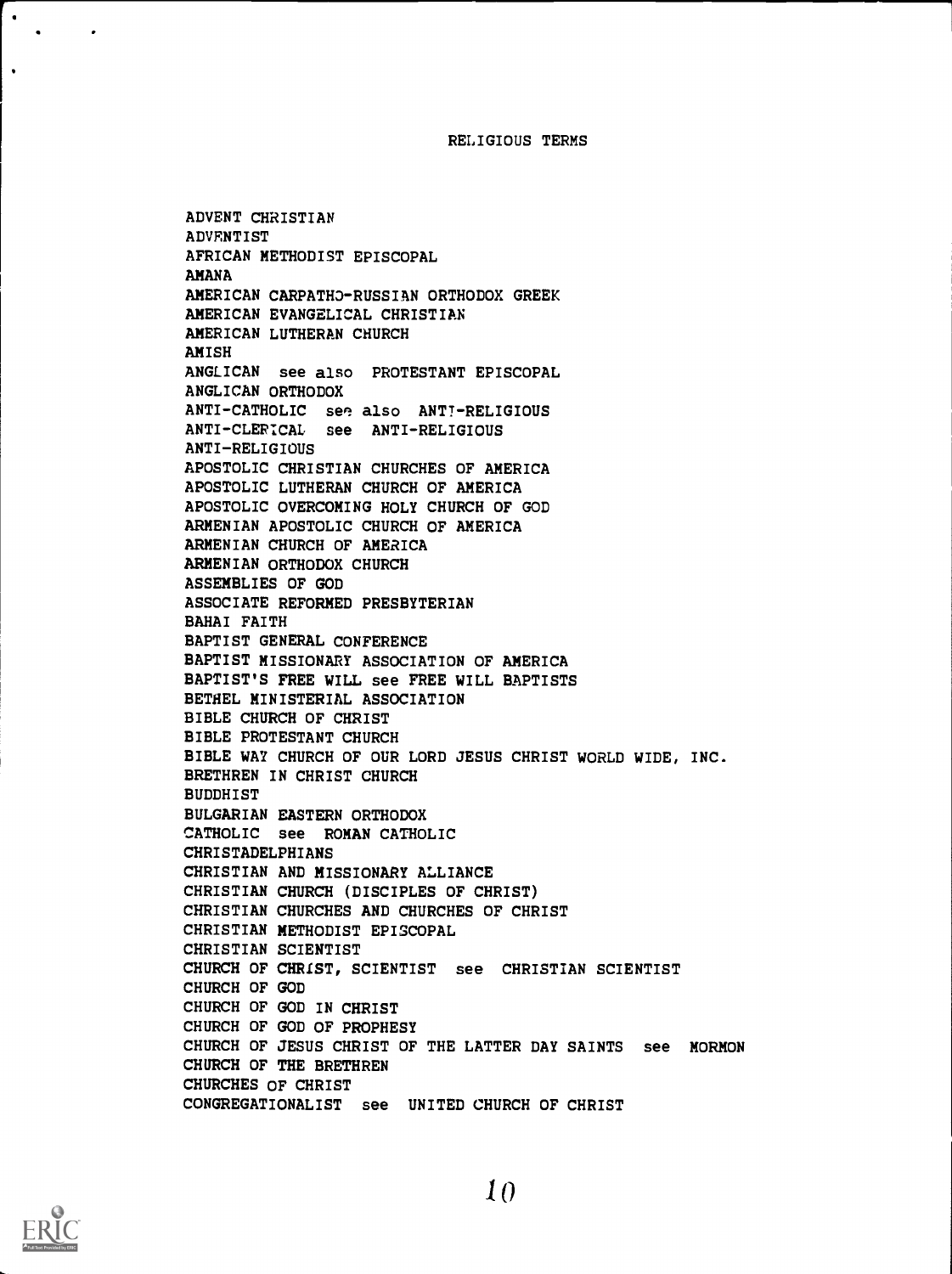CONSERVATIVE BAPTIST ASSOCIATION OF AMERICA COPTIC COPTIC ORTHODOX CHURCH CUMBERLAND PRESBYTERIAN EASTERN ORTHODOX CHURCH see also GREEK ORTHODOX, RUSSIAN ORTHODOX EPISCOPALIAN ETHIOPIAN ORTHODOX CHURCH EVANGELICAL EVANGELICAL CHRISTIAN EVANGELICAL LUTHERAN EVANGELICAL METHODIST FREE WILL BAPTISTS GREEK ORTHODOX HUTTERITE ISLAMIC see MUSLIM JEHO"AH'S WITNESS LATTER-DAY-SAINT see MORMON LUTHERAN use only if no more specific denomination is given LUTHERAN CHURCH IN AMERICA LUTHERAN CHURCH, MISSOURI SYNOD MENNONITE METHODIST MORAVIAN see also CZECHOSLOVAK MORMON MOSLEM see MUSLIM MUSLIM NATIONAL BAPTIST CONVENTION ORIENTAL ORTHODOX see specific religions, e.g. ARMENIAN ORTHODOX CHURCH ORTHODOX PRESBYTERIAN PARSI see ZOROASTRIAN PENTECOSTAL PILLAR OF FIRE PLYMOUTH BRETHREN PRESBYTERIAN PRIMITIVE BAPTIST PRIMITIVE METHODIST PROTESTANT PROTESTANT EPISCOPALIAN see EPISCOPALIAN PURITAN QUAKER see RELIGIOUS SOCIETY OF FRIENDS **RECHABITE** REFORM MOVEMENTS REFORMED CHURCH RELIGIOUS SOCIETY OF FRIENDS ROMAN CATHOLIC ROMANIAN ORTHODOX EPISCOPATE ROSICRUCIAN RUSSIAN ORTHODOX SECOND ADVENTIST SEVENTH-DAY ADVENTIST SHAKER SOCIETY OF FRIENDS see RELIGIOUS SOCIETY OF FRIENDS

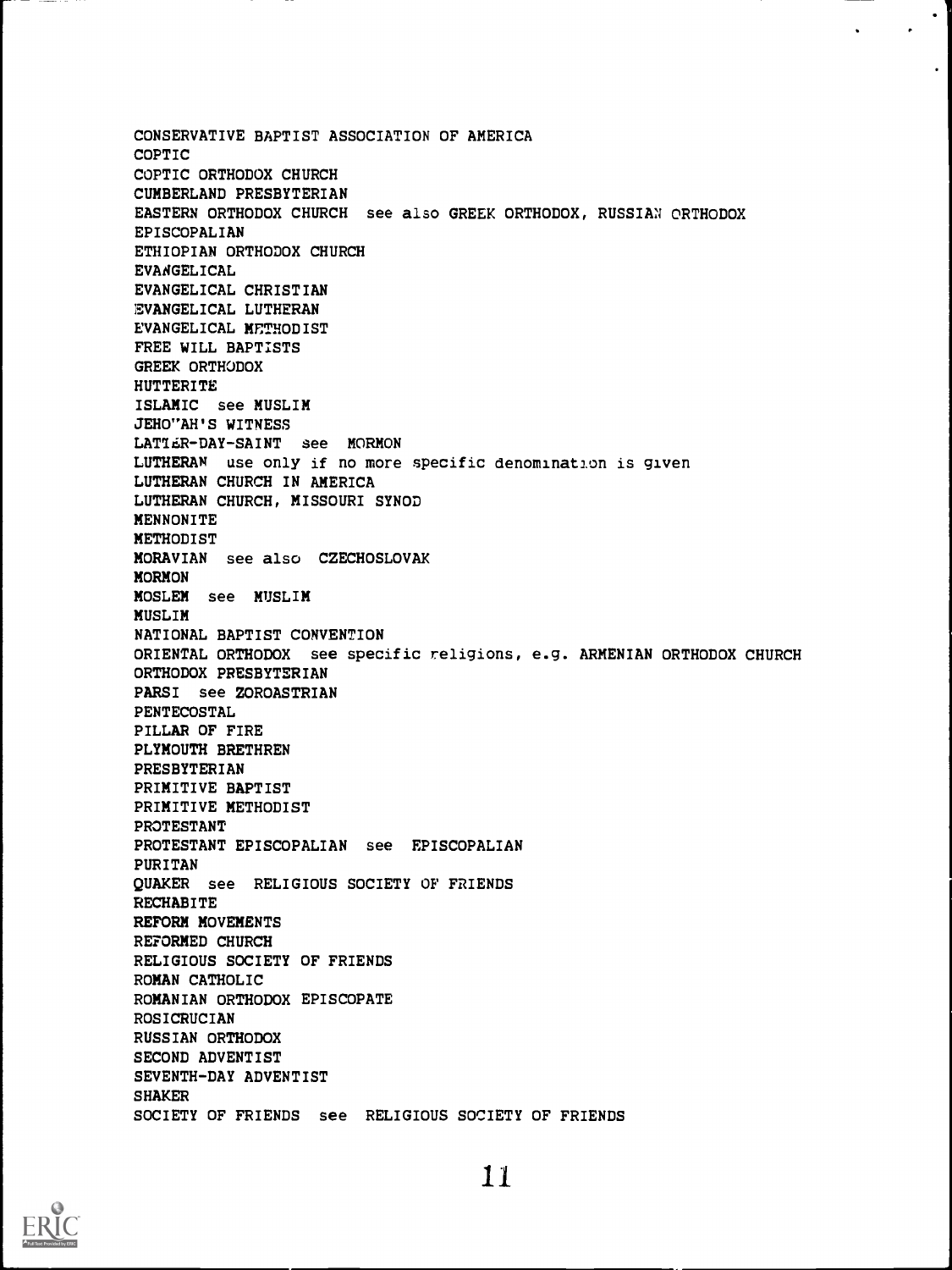SOUTHERN BAPTIST CONVENTION SOUTHERN METHODIST SWEDENBORGIAN SYRIAN ORTHODOX CHURCH of ANTIOCH SYRIAN ORTHODOX CHURCH of INDIA TRINITARIAN UKRAINIAN CATHOLIC UKRAINIAN ORTHODOX UNIFICATION CHURCH UNITARIAN UNITED CHURCH OF CHRIST UNITED METHODIST CHURCH UNITED PENTECOSTAL CHURCH INTERNATIONAL UNITED PRESBYTERIAN WESLEYAN WISCONSIN EVANGELICAL LUTHERAN SYNOD ZOROASTRIANS

 $\bullet$ 



 $\bullet$  $\mathcal{A}$ 

 $\hat{\mathbf{r}}$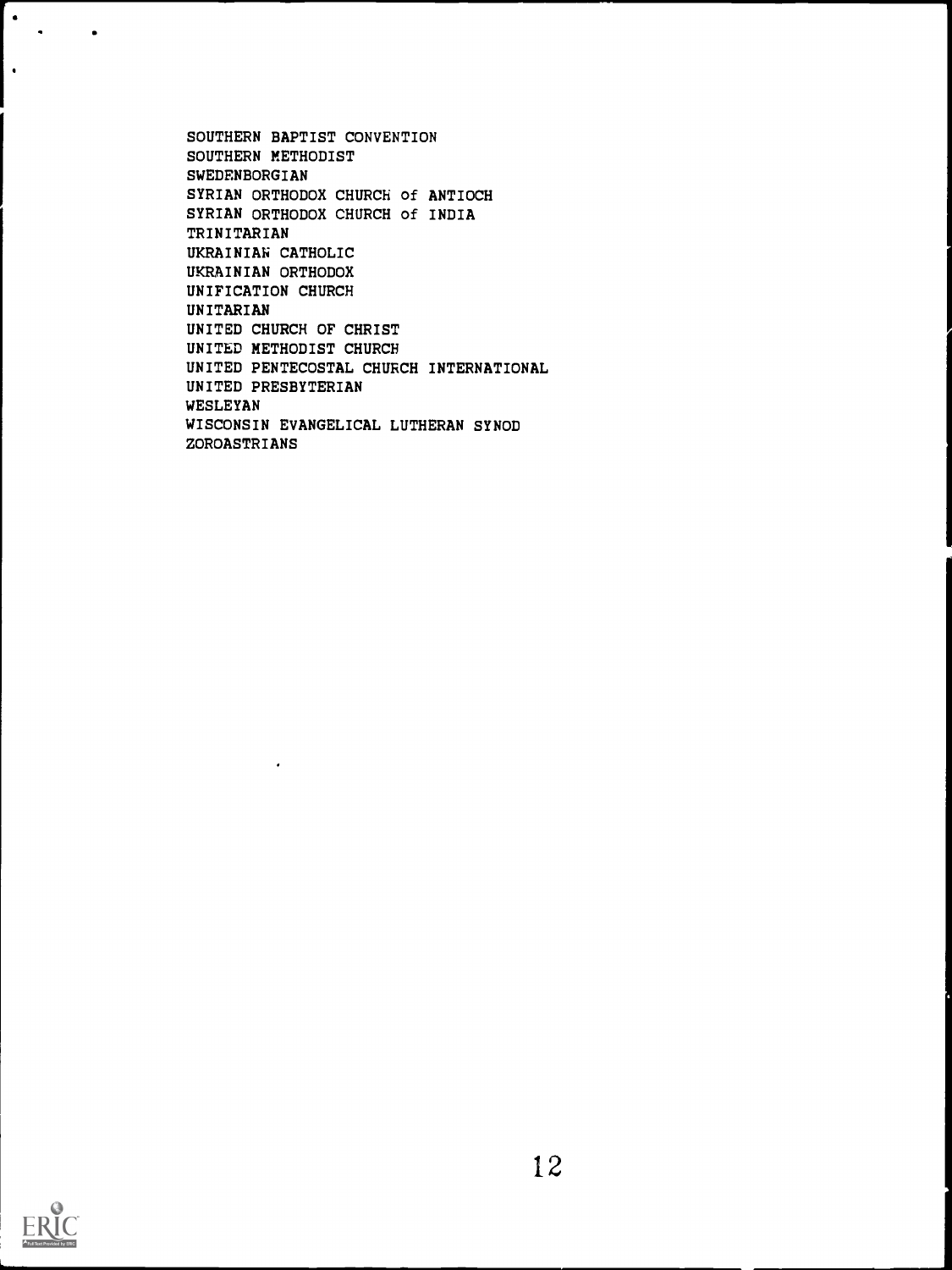OTHER TFRMS

ABOLITIONIST AGGRESSIVE PARTY AGRICULTURE ALTERNATIVE see UNDERGROUND PRESS AMERICAN PARTY AMERICAN PROTECTIVE ASSOCIATION AMERICAN RESCUE WORKERS **ANARCHIST** ANTI-KASONIC ANT<sup>1</sup>-PROHIBITION ANTI-SLAVERY BIMETALIST BUSINESS see also INDUSTRY CANADIAN RFBELLION, 1838 see MACKENZIE'S REBELLION CIVILIAN CCASERVATION CORPS COMMUNIST DEMOCRAT EUGENICS FARMERS' ALLIANCE FEDERALIST FREE SILVER FREE SOIL PARTY FREE-STATE (Party) GRANGE see PATRONS OF HUSBANDRY GRAND ARMY OF THE REPUBLIC GREENBACK INDEPENDENT INDUSTRY see also BUSINESS KNOW NOTHINGS see AMERICAN PARTY KU KLUX KLAN LAFOR LIBERAL PARTY LOYALIST MACKENZIE'S REBELLION MARITIME MARXIST see COMMUNIST; SOCIALIST **MILITARY** MINING MUGWUMP NATIONAL REPUBLICAN PATRIOT'S WAR see MACKENZIE'S REBELLION PATRONS OF HUSBANDRY PEOPLE'S PARTY POLITICAL REFORM see REF' MMOVEMENTS POPULIST PRO-SLAVERY PROGRESSIVE PROGRESSIVE PARTY 13 PROHIBITIONIST